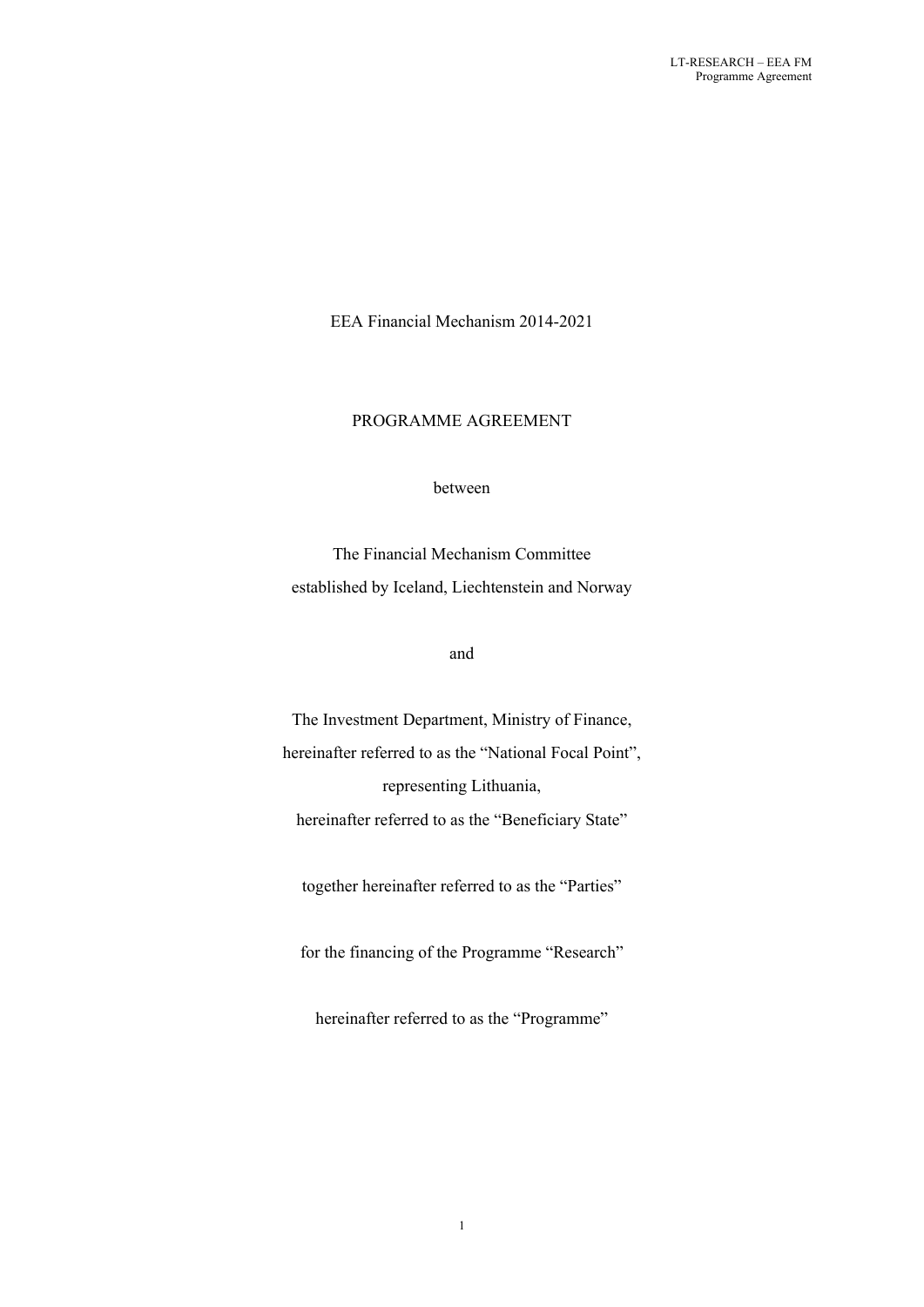# **Chapter 1 Scope, Legal Framework, and Definitions**

# Article 1.1

Scope This programme agreement between the Financial Mechanism Committee (hereinafter referred to as the FMC) and the National Focal Point lays down

the rights and obligations of the Parties regarding the implementation of the Programme and the financial contribution from the EEA Financial Mechanism 2014-2021 to the Programme.

### Article 1.2 Legal Framework

1. This programme agreement shall be read in conjunction with the following documents which, together with this programme agreement, constitute the legal framework of the EEA Financial Mechanism 2014-2021:

(a) Protocol 38c to the EEA Agreement on the EEA Financial Mechanism 2014-2021;

(b) the Regulation on the implementation of the EEA Financial Mechanism 2014-2021 (hereinafter referred to as the "Regulation") issued by the Donor States in accordance with Article 10(5) of Protocol 38c;

(c) the Memorandum of Understanding on the Implementation of the EEA Financial Mechanism 2014-2021 (hereinafter referred to as the "MoU"), entered into between the Donor States and the Beneficiary State; and

(d) any guidelines adopted by the FMC in accordance with the Regulation.

2. In case of an inconsistency between this programme agreement and the Regulation, the Regulation shall prevail.

3. The legal framework is binding for the Parties. An act or omission by a Party to this programme agreement that is incompatible with the legal framework constitutes a breach of this programme agreement by that Party.

### Article 1.3 Definitions

Terms used and institutions and documents referred to in this programme agreement shall be understood in accordance with the Regulation, in particular Article 1.6 thereof, and the legal framework referred to in Article 1.2 of this programme agreement.

#### Article 1.4 Annexes and hierarchy of documents

1. Annexes attached hereto form an integral part of this programme agreement. Any reference to this programme agreement includes a reference to its annexes unless otherwise stated or clear from the context.

2. The provisions of the annexes shall be interpreted in a manner consistent with this programme agreement. Should the meaning of any provision of the said annexes, so interpreted, remain inconsistent with this programme agreement, the provisions of the annexes shall prevail, provided that these provisions are compatible with the Regulation.

3. Commitments, statements and guarantees, explicit as well as implicit, made in the preparation of the programme are binding for the National Focal Point and the Programme Operator unless otherwise explicitly stipulated in the annexes to this programme agreement.

# **Chapter 2 The Programme**

#### Article 2.1 Co-operation

1. The Parties shall take all appropriate and necessary measures to ensure fulfilment of the obligations and objectives arising out of this programme agreement.

2. The Parties agree to provide all information necessary for the good functioning of this programme agreement and to apply the principles of implementation as set out in the Regulation.

3. The Parties shall promptly inform each other of any circumstances that interfere or threaten to interfere with the successful implementation of the Programme.

4. In executing this programme agreement the Parties declare to counteract corrupt practices. Further, they declare not to accept, either directly or indirectly, any kind of offer, gift, payments or benefits which would or could be construed as illegal or corrupt practice. The Parties shall immediately inform each other of any indication of corruption or misuse of resources related to this programme agreement.

### Article 2.2

### Main responsibilities of the Parties

1. The National Focal Point is responsible and accountable for the overall management of the EEA Financial Mechanism 2014-2021 in the Beneficiary State and for the full and correct implementation of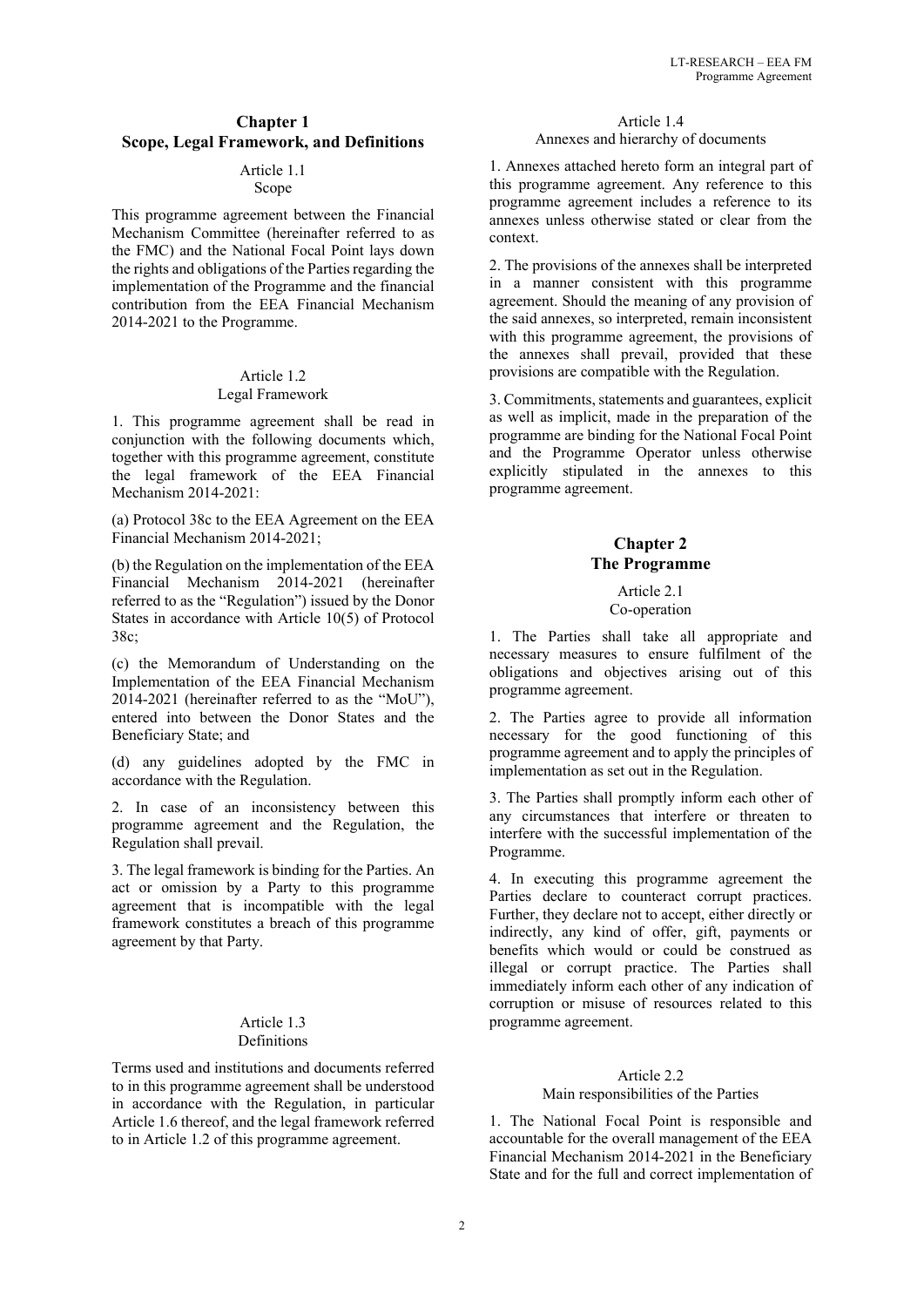this programme agreement. In particular, the National Focal Point undertakes to:

(a) comply with its obligations stipulated in the Regulation and this programme agreement;

(b) ensure that the Certifying Authority, the Audit Authority, the Irregularities Authority and the Programme Operator properly perform the tasks assigned to them in the Regulation, this programme agreement and the programme implementation agreement;

(c) take all necessary steps to ensure that the Programme Operator is fully committed and able to implement and manage the Programme;

(d) take the necessary measures to remedy irregularities in the implementation of the Programme and ensure that the Programme Operator takes appropriate measures to remedy irregularities in Projects within the Programme, including measures to recover misspent funds;

(e) make all the necessary and appropriate arrangements in order to strengthen or change the way the Programme is managed.

2. The FMC shall, subject to the rules stipulated in the legal framework referred to in Article 1.2 of this programme agreement, make available to the Beneficiary State a financial contribution (hereinafter referred to as "the programme grant") to be used exclusively to finance the eligible cost of the Programme.

#### Article 2.3

### Objective and outcomes of the Programme

1. This programme agreement sets out the objective, outcome(s), outputs, indicators and targets for the Programme.

2. The National Focal Point shall ensure that the Programme Operator implements and completes the Programme in accordance with the objective, outcome(s), outputs, indicators and targets set for the Programme.

### Article 2.4

### Programme grant

1. The maximum amount of the programme grant, the programme grant rate, and the estimated eligible cost of the Programme shall be as specified in this programme agreement.

2. In case the Programme is also supported by the Norwegian Financial Mechanism, this programme agreement shall be interpreted in conjunction with the agreement regulating that support.

3. The financial plan annexed to this programme agreement shall:

(a) contain a breakdown between the Programme's budget headings;

(b) indicate the agreed advance payment, if any.

4. The management cost of the Programme Operator shall not exceed the amount specified in this programme agreement.

### Article 2.5

#### Special conditions and programme specific rules

1. This programme agreement shall list any conditions set by the FMC with reference to paragraph 2 of Article 6.3 of the Regulation. The National Focal Point shall ensure compliance with these conditions and take the necessary steps to ensure their fulfilment.

2. The National Focal Point shall ensure compliance with any other programme specific rules laid down in this programme agreement.

### Article 2.6

### Programme implementation agreement

With reference to Article 6.8 of the Regulation and without prejudice to paragraph 2 thereof, the National Focal Point shall, before any payment is made to the Programme, sign a programme implementation agreement with the Programme Operator. The National Focal Point shall notify the FMC of such signing.

#### Article 2.7 Reporting

The National Focal Point shall ensure that the Programme Operator provides financial reports, annual programme reports and a final programme report in accordance with Chapter 9 and Articles 6.11 and 6.12 of the Regulation as well as statistical reporting in accordance with guidelines adopted by the FMC.

# Article 2.8

### External monitoring

The external monitoring and audit referred to in Articles 11.1, 11.2, 11.3 and 11.4 of the Regulation shall not in any way relieve the National Focal Point or the Programme Operator of their obligations under the legal framework regarding monitoring of the Programme and/or its projects, financial control and audit.

### Article 2.9 Modification of the Programme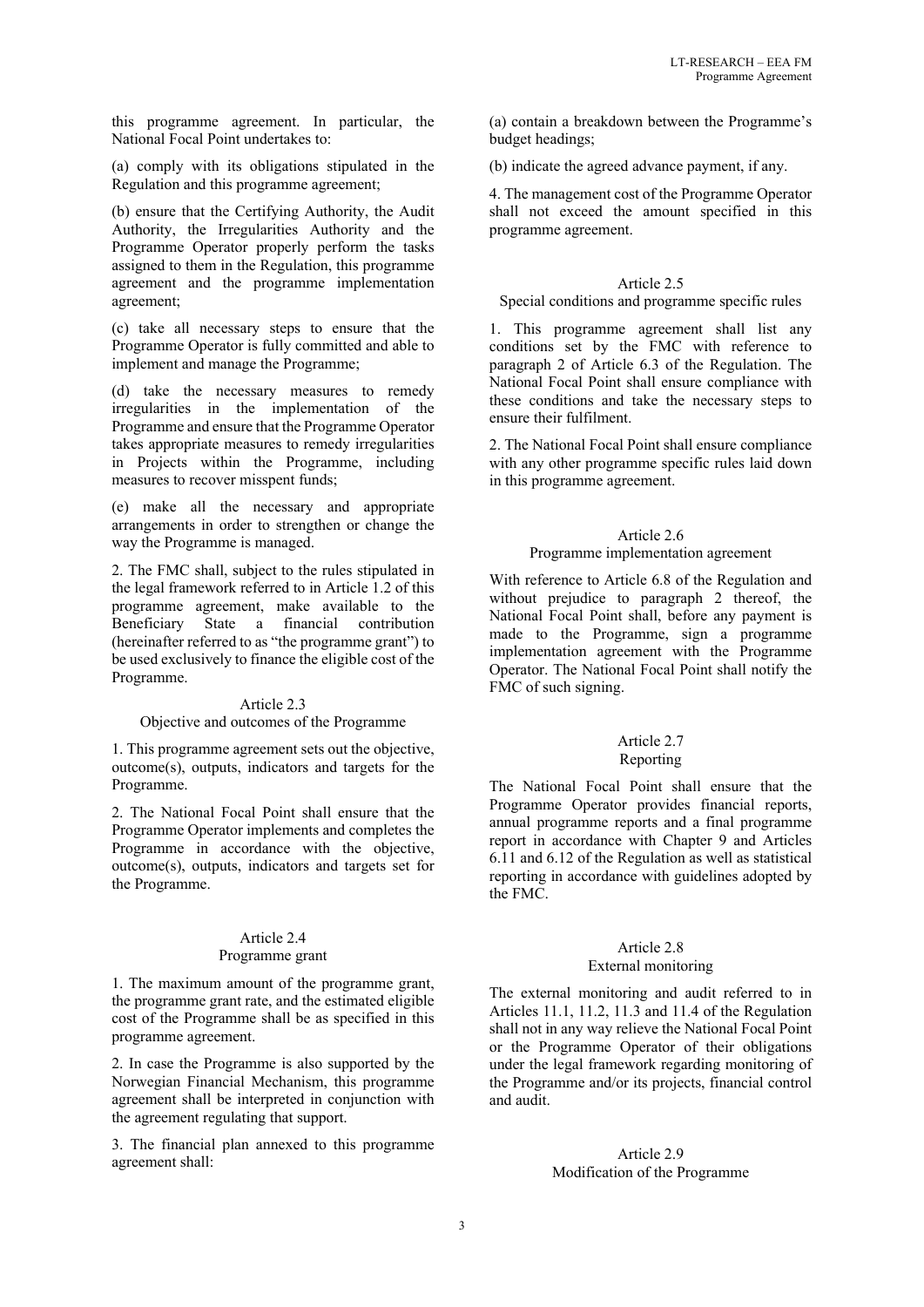1. Unless otherwise explicitly stipulated in this programme agreement, any modification of the Programme is subject to prior approval by the FMC.

2. Programme specific exceptions from paragraph 1, if any, are set in the annexes to this programme agreement.

3. Expenditures incurred in breach of this article are not eligible.

4. Should there be a doubt as to whether the proposed modifications require approval by the FMC, the National Focal Point shall consult the FMC before such modifications take effect.

5. Requests for modifications shall be submitted and assessed in accordance with Article 6.9 of the Regulation.

#### Article 2.10 Communication

1. All communication to the FMC regarding this programme agreement shall take place in English and be directed to the Financial Mechanism Office (hereinafter referred to as the FMO), which represents the FMC towards the National Focal Point and the Programme Operator in relation to the implementation of the Programme.

2. To the extent that original documents are not available in the English language, the documents shall be accompanied by full and accurate translations into English. The National Focal Point shall bear the responsibility for the accuracy of the translation that it provides and the possible consequences that might arise from any inaccurate translations.

#### Article 2.11 Contact information

1. The contact information of the Programme Operator is as specified in this programme agreement.

2. The contact information for the FMC and the Financial Mechanism Office are:

Financial Mechanism Office Att: Director EFTA Secretariat Rue Joseph II, 12-16 1000 Brussels Telephone: +32 (0)2 286 1701 Telefax (general): +32 (0)2 211 1889 E-mail: fmo@efta.int

3. Changes of or corrections to the contact information referred to in this article shall be given in writing without undue delay by the Parties to this programme agreement.

# Article 2.12 Representations and Warranties

1. This programme agreement and the awarding of the programme grant is based on information provided by, through, or on behalf of the National Focal Point to the FMC prior to the signing of this programme agreement.

2. The National Focal Point represents and warrants that the information provided by, through, or on behalf of the National Focal Point, in connection with the implementation or conclusion of this programme agreement are authentic, accurate and complete.

# **Chapter 3 Projects**

#### Article 3.1 Selection of projects and award of grants

1. The National Focal Point shall ensure that the Programme Operator selects projects in accordance with Chapter 7 of the Regulation and this programme agreement.

2. Eligibility of project promoters and project partners is stipulated in Article 7.2 of the Regulation and, in accordance with paragraph 4 thereof, subject only to the limitations stipulated in this programme agreement.

3. Pre-defined projects shall be outlined in this programme agreement.

4. The National Focal Point shall take proactive steps to ensure that the Programme Operator complies fully with Article 7.5 of the Regulation.

### Article 3.2 Project contract

1. For each approved project a project contract shall be concluded between the Programme Operator and the Project Promoter.

2. In cases where a project contract cannot, due to provisions in the national legislation, be made between the Programme Operator and the Project Promoter, the Beneficiary State may instead issue a legislative or administrative act of similar effect and content.

3. The content and form or the project contract shall comply with Article 7.6 of the Regulation.

4. The National Focal Point shall ensure that the obligations of the Project Promoter under the project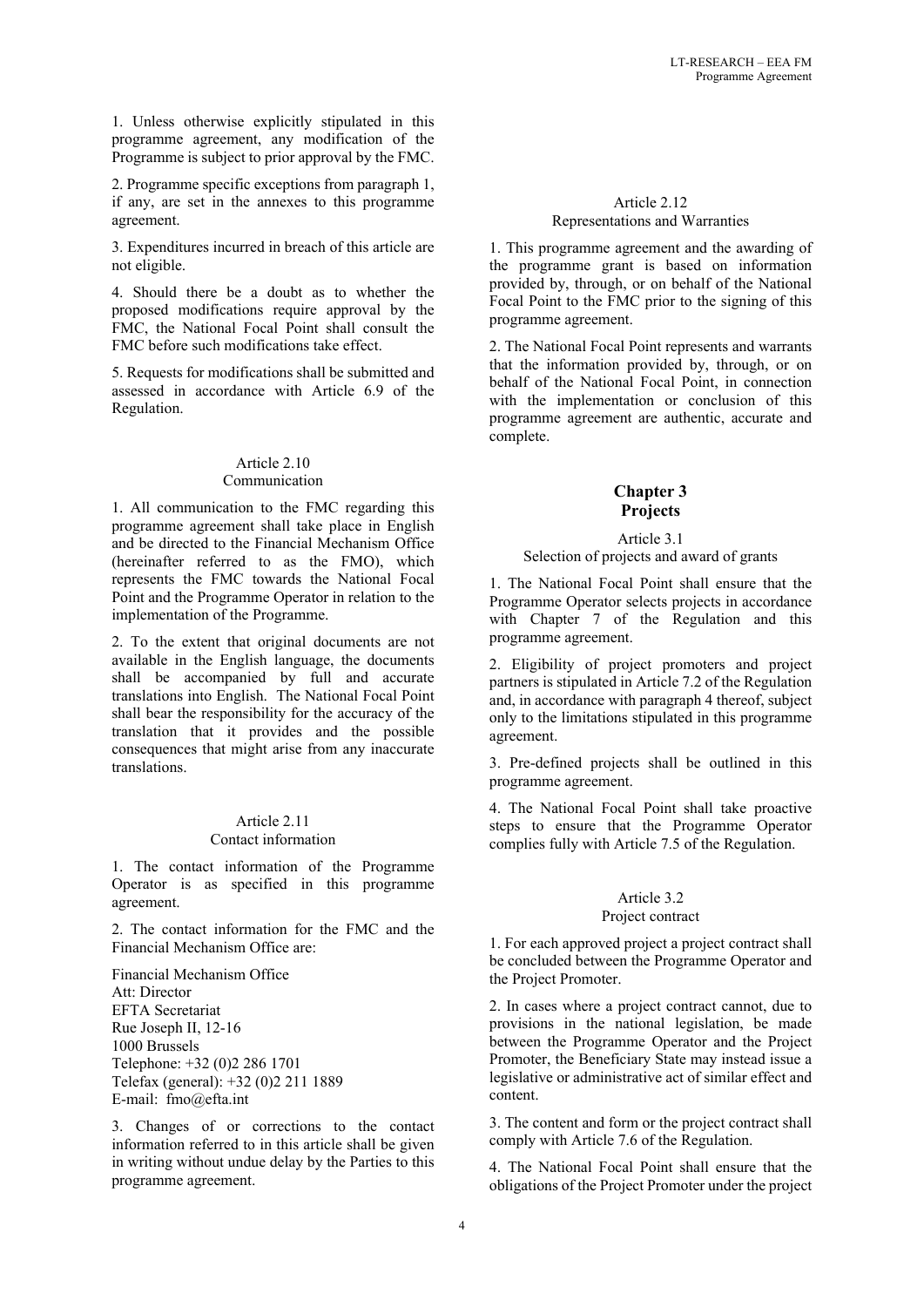contract are valid and enforceable under the applicable law of the Beneficiary State.

#### Article 3.3 Project partners and partnership agreements

1. A project may be implemented in a partnership between the Project Promoter and project partners as defined in paragraph 1(w) of Article 1.6 of the Regulation. If a project is implemented in such a partnership, the Project Promoter shall sign a partnership agreement with the project partners with the content and in the form stipulated in Article 7.7 of the Regulation.

2. The partnership agreement shall be in English if one of the parties to the agreement is an entity from the Donor States.

3. The eligibility of expenditures incurred by a project partner is subject to the same limitations as would apply if the expenditures were incurred by the Project Promoter.

4. The creation and implementation of the relationship between the Project Promoter and the project partner shall comply with the applicable national and European Union law on public procurement as well as Article 8.15 of the Regulation.

5. The National Focal Point shall ensure that the Programme Operator verifies that the partnership agreement complies with this article. A draft partnership agreement or letter of intent shall be submitted to the Programme Operator before the signing of the project contract.

# **Chapter 4 Finance**

#### Article 4.1 Eligible expenditures

1. Subject to Article 8.7 of the Regulation, eligible expenditures of this Programme are:

(a) management costs of the Programme Operator in accordance with the detailed budget in the financial plan;

(b) payments to projects within this Programme in accordance with the Regulation, this programme agreement and the project contract.

2. Eligible expenditures of projects are those actually incurred by the Project Promoter or project partners, meet the criteria set in Article 8.2 of the Regulation and fall within the categories and fulfil the conditions of direct eligible expenditure set in Article 8.3 of the Regulation, the conditions regarding the use of standard scales of unit costs set in Article 8.4 of the Regulation as well as indirect costs in accordance with Article 8.5 of the Regulation.

4. The first date of eligibility of expenditures in projects shall be set in the project contract in accordance with Article 8.13 of the Regulation. The first date of eligibility of any pre-defined projects shall be no earlier than the date on which the National Focal Point notifies the FMC of a positive appraisal of the pre-defined projects by the Programme Operator in accordance with paragraph 3 of Article 6.5 of the Regulation.

5. The maximum eligible costs of the categories referred to in paragraph 1 are set in this programme agreement. Programme specific rules on the eligibility of expenditure set in this programme agreement shall be complied with.

### Article 4.2 Proof of expenditure

Costs incurred by Programme Operators, Project Promoters and project partners shall be supported by documentary evidence as required in Article 8.12 of the Regulation.

### Article 4.3 Payments

1. Payments to the Programme shall be made when all relevant conditions for payments stipulated in this programme agreement and the Regulation have been fulfilled.

2. Payments to the Programme shall take the form of an advance payment, interim payments and payment of the final balance and shall be made in accordance with Articles 9.2, 9.3 and 9.4 of the Regulation.

3. Payments of the project grant to the Project Promoters may take the form of advance payments, interim payments and payments of the final balance. The level of advance payments and their off-set mechanism is set in this programme agreement.

4. The National Focal Point shall ensure that payments are transferred in accordance with paragraph 2 of Article 9.1 of the Regulation.

5. Chapter 9 of the Regulation shall apply to all aspects related to payments, including currency exchange rules and handling of interests on bank accounts.

# Article 4.4

### Transparency and availability of documents

The National Focal Point shall ensure an audit trail for financial contributions from the EEA Financial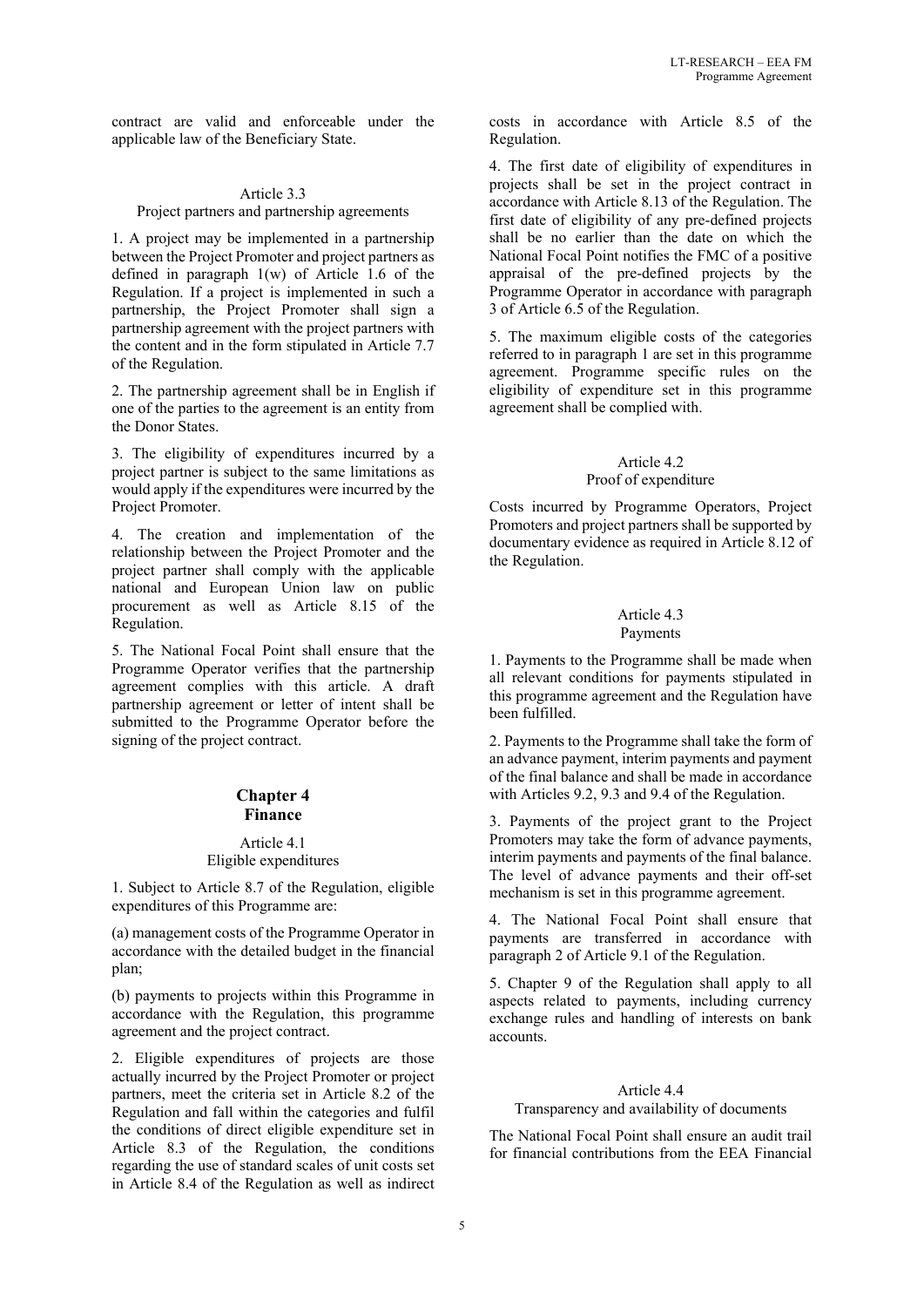Mechanism 2014-2021 to the Programme in accordance with Article 9.8 of the Regulation.

#### Article 4.5

#### Irregularities, suspension and reimbursements

The FMC has the right to make use of the remedies provided in the Regulation, in particular Chapter 13 thereof. The National Focal Point has a duty to take all necessary measures to ensure that the provisions in Chapter 12 and 13 of the Regulation regarding irregularities, suspension of payments, financial corrections and reimbursement are complied with.

### **Chapter 5 Final provisions**

#### Article 5.1 Dispute settlement

1. The Parties waive their rights to bring any dispute related to the programme agreement before any national or international court, and agree to settle such a dispute in an amicable manner.

2. If a demand for reimbursement to the FMC is not complied with by the Beneficiary State, or a dispute related to a demand for reimbursement arises that cannot be solved in accordance with paragraph 1, the Parties may bring the dispute before Oslo Tingrett.

#### Article 5.2 Termination

1. The FMC may, after consultation with the National Focal Point, terminate this programme agreement if:

(a) a general suspension decision according to Article 13.6 of the Regulation or a decision to suspend payments according to paragraph 1(h) of Article 13.1 of the Regulation has not been lifted within 6 months of such a decision;

(b) a suspension of payments according to Article 13.1 of the Regulation, other than under paragraph 1(h), has not been lifted within one year of such a decision;

(c) a request for reimbursement according to Article 13.2 of the Regulation has not been complied with within one year from such a decision;

(d) the Programme Operator becomes bankrupt, is deemed to be insolvent, or declares that it does not have the financial capacity to continue with the implementation of the Programme; or

(e) the Programme Operator has, in the opinion of the FMC, been engaged in corruption, fraud or similar activities or has not taken the appropriate

measures to detect or prevent such activities or, if they have occurred, nullify their effects.

2. This programme agreement can be terminated by mutual agreement between the Parties.

3. Termination does not affect the right of the Parties to make use of the dispute settlement mechanism referred to in Article 5.1 or the right of the FMC to make use of the remedies provided in Chapter 13 of the Regulation.

# Article 5.3

#### Waiver of responsibility

1. Any appraisal of the Programme undertaken before or after its approval by the FMC, does not in any way diminish the responsibility of the National Focal Point and the Programme Operator to verify and confirm the correctness of the documents and information forming the basis of the programme agreement.

2. Nothing contained in the programme agreement shall be construed as imposing upon the FMC or the FMO any responsibility of any kind for the supervision, execution, completion, or operation of the Programme or its projects.

3. The FMC does not assume any risk or responsibility whatsoever for any damages, injuries, or other possible adverse effects caused by the Programme or its projects including, but not limited to inconsistencies in the planning of the Programme or its projects, other project(s) that might affect it or that it might affect, or public discontent. It is the full and sole responsibility of the National Focal Point and the Programme Operator to satisfactorily address such issues.

4. Neither the National Focal Point, the Programme Operator, entities involved in the implementation of projects, nor any other party shall have recourse to the FMC for further financial support or assistance to the Programme in whatsoever form over and above what has been provided for in the programme agreement.

5. Neither the European Free Trade Association, its Secretariat, including the FMO, its officials or employees, nor the FMC, its members or alternate members, nor the EFTA States, can be held liable for any damages or injuries of whatever nature sustained by the National Focal Point or the Beneficiary State, the Programme Operator, Project Promoters or any other third person, in connection, be it direct or indirect, with this programme agreement.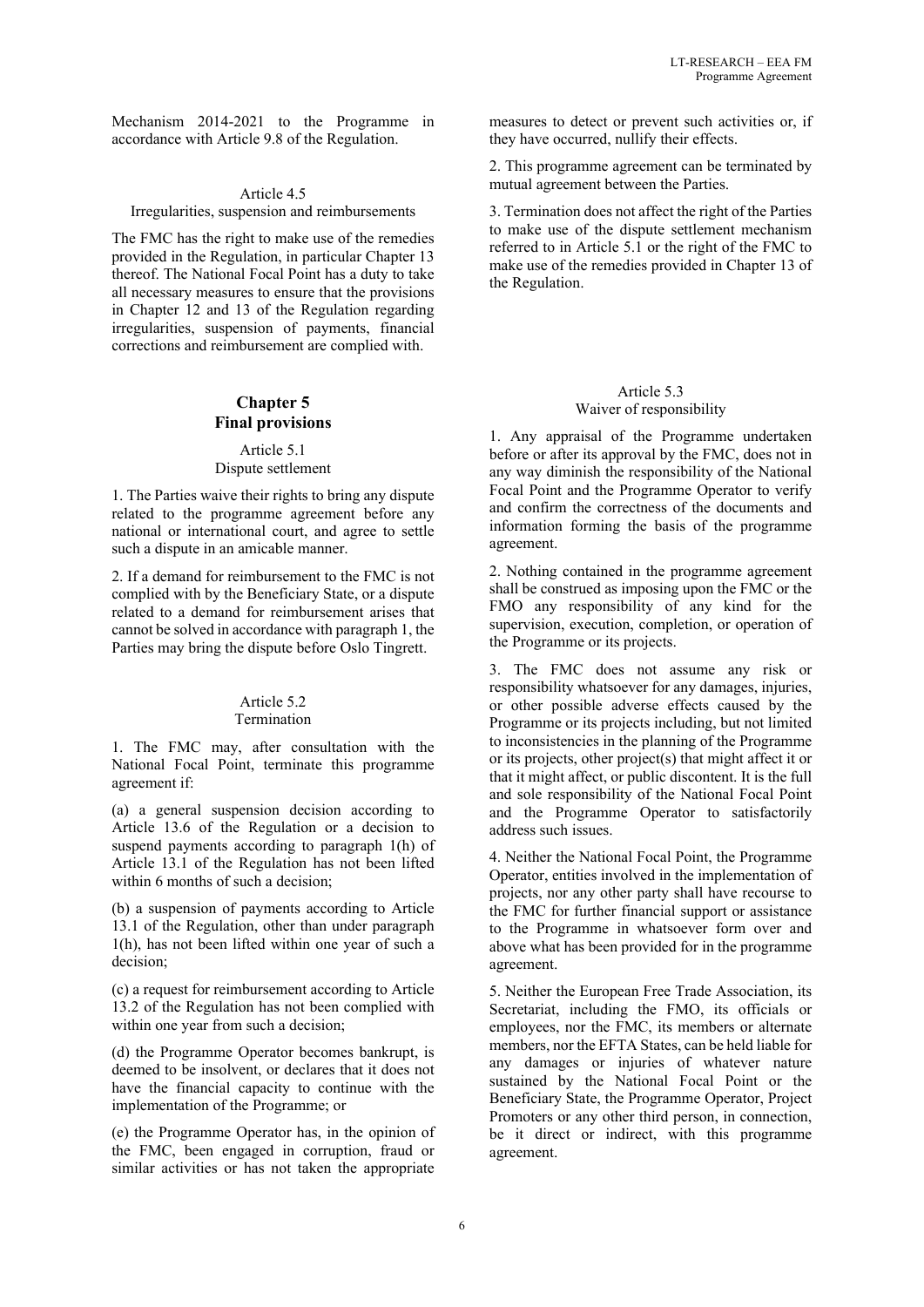6. Nothing in this programme agreement shall be construed as a waiver of diplomatic immunities and privileges awarded to the European Free Trade Association, its assets, officials or employees.

> Article 5.4 Entry into force and duration

1. This programme agreement shall enter into force on the date of the last signature of the Parties.

2. This programme agreement shall remain in force until five years have elapsed after the date of the acceptance of the final programme report.

\*\*\*\*\*\*\*\*

This programme agreement is drawn up in two originals in the English language.

Signed in Vilnius on 05/02/2020 Signed in Vilnius on 05/02/2020

For the Donors **For the National Focal Point** 

...................................................................... ......................................................................

. Rūta Dapkutė-Stankevičienė Head of National Focal Point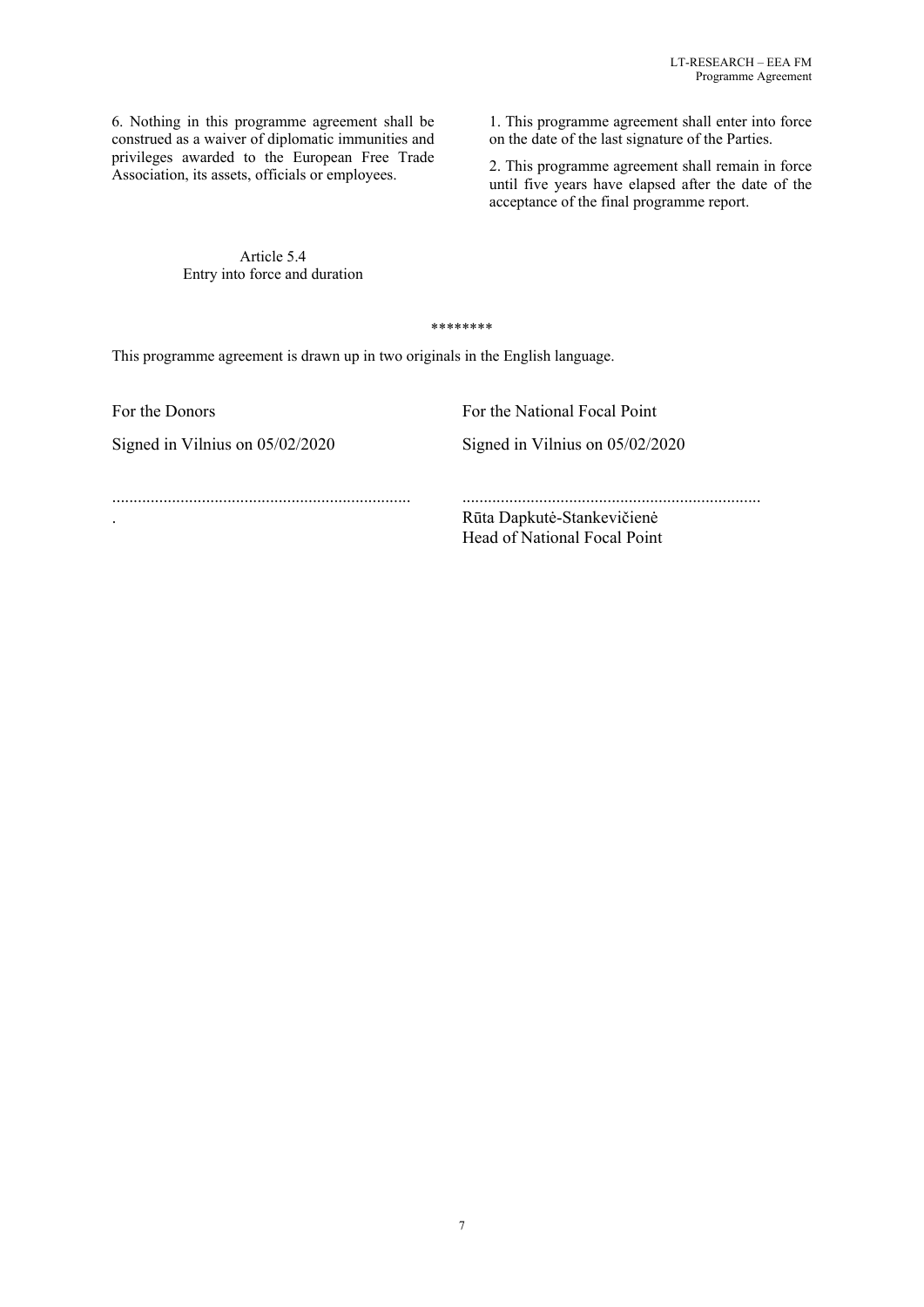# **Annex I to the Programme Agreement**

| <b>Programme Operators and Partners</b>                                              |                                                            |  |  |
|--------------------------------------------------------------------------------------|------------------------------------------------------------|--|--|
| Programme Operator:                                                                  | Research Council of Lithuania                              |  |  |
| Directorate for Higher Education and Skills (HK-DIR)                                 |                                                            |  |  |
| Donor Programme Partner:                                                             | National Agency for International Education Affairs (AIBA) |  |  |
|                                                                                      | Research Council of Norway (RCN)                           |  |  |
| IPO:                                                                                 |                                                            |  |  |
| Ministry of Education, Science and Sport of Lithuania<br>Other Programme Partner(s): |                                                            |  |  |

| <b>Programme</b> | Enhanced research-based knowledge development |
|------------------|-----------------------------------------------|
| <b>Objective</b> |                                               |

| PA          | Outcome/Output                                                                   | <b>Expected</b><br>programme<br>results                                                                                                                                                                     | Indicator                                            | Disaggregation                                              | Unit of<br>measurement | <b>Source of verification</b>            | Frequency<br>of reporting     | <b>Baseline</b><br>values | <b>Baseline</b><br>year | Target<br>value |
|-------------|----------------------------------------------------------------------------------|-------------------------------------------------------------------------------------------------------------------------------------------------------------------------------------------------------------|------------------------------------------------------|-------------------------------------------------------------|------------------------|------------------------------------------|-------------------------------|---------------------------|-------------------------|-----------------|
| <b>PA02</b> | Enhanced<br>performance<br>of Baltic<br>Outcome 1<br>research<br>internationally | Number of joint<br>peer-reviewed<br>scientific<br>publications<br>submitted <sup>1</sup>                                                                                                                    | Donor State,<br>Type of<br>scientific<br>publication | Number                                                      | Proof of submission    | Annually<br>(APR)                        | $\theta$                      | N/A                       | 75                      |                 |
|             |                                                                                  | Number of joint<br>Donor State,<br>applications for<br>further funding<br>(applied for)<br>Number of jointly<br>registered<br>applications for<br>Donor State<br><b>Intellectual Property</b><br>Protection |                                                      | Funding source                                              | Number                 | Copies of the application<br>for funding | Annually<br>(APR)             | $\theta$                  | N/A                     | 18              |
|             |                                                                                  |                                                                                                                                                                                                             | Number                                               | Copies of filed<br>application(s)/registration<br>reference | Annually<br>(APR)      | $\theta$                                 | N/A                           | 10                        |                         |                 |
|             | Output 1.1                                                                       | Knowledge of<br>Research<br>Shared                                                                                                                                                                          | Number of<br>researchers<br>supported <sup>2</sup>   | Gender, Type of<br>graduate degree                          | Number                 | Project Promoter's<br>records            | Semi-<br>annually<br>(APR and | $\theta$                  | N/A                     | 62              |

<sup>&</sup>lt;sup>1</sup> Type of scientific publication: Gold Open Access, pending Open Access, other.

<sup>&</sup>lt;sup>2</sup> Type of graduation degree: PhD and Postdoc.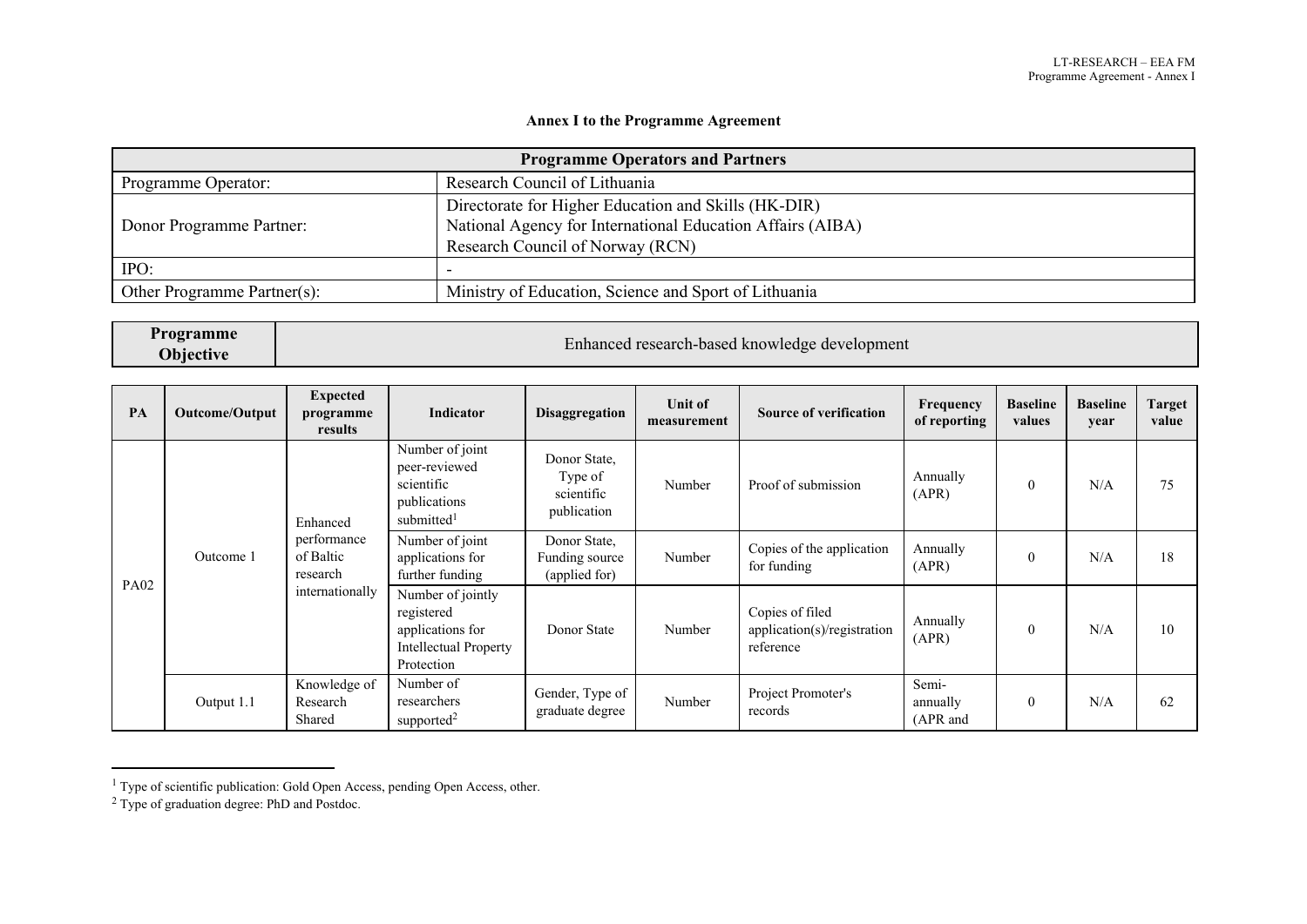|             |                                                                                                                                         |                                                                                                |                                                                                                            |             |                |                                                                                                                                            | September<br>IFR)                                  |          |           |            |
|-------------|-----------------------------------------------------------------------------------------------------------------------------------------|------------------------------------------------------------------------------------------------|------------------------------------------------------------------------------------------------------------|-------------|----------------|--------------------------------------------------------------------------------------------------------------------------------------------|----------------------------------------------------|----------|-----------|------------|
| <b>PA02</b> | Enhanced<br>collaboration<br>between<br>beneficiary<br>Bilateral Outcome<br>and donor<br>state entities<br>involved in the<br>programme | Level of trust<br>between cooperating<br>entities in<br>Beneficiary states<br>and Donor states | State type                                                                                                 | Scale 1-7   | Survey results | Annually<br>(APR)                                                                                                                          | 6.58                                               | 2021     | $4.5^{3}$ |            |
|             |                                                                                                                                         |                                                                                                | Level of satisfaction<br>with the partnership                                                              | State type  | Scale 1-7      | Survey results                                                                                                                             | Annually<br>(APR)                                  | 6.63     | 2021      | $4.5^{4}$  |
|             |                                                                                                                                         |                                                                                                | Share of cooperating<br>organisations who<br>apply the knowledge<br>acquired from<br>bilateral partnership | State type  | Percentage     | Survey results                                                                                                                             | Annually<br>(APR)                                  | N/A      | N/A       | $50\,\%^5$ |
|             | <b>Bilateral Output 1</b>                                                                                                               | Cooperation<br>between<br>Donors and<br>Beneficiary<br>state<br>facilitated                    | Number of projects<br>with a donor project<br>partner                                                      | Donor State | Number         | Copies of contracts<br>concluded with Project<br>Promoters, Partnership<br>agreements between<br>Project Promoters and<br>project partners | Semi-<br>annually<br>(APR and<br>September<br>IFR) | $\theta$ | N/A       | 18         |

 $3$  Target is  $\geq$ 4.5, and an increase on the baseline value.

 $4$  Target is  $\geq$ 4.5, and an increase on the baseline value.

 $5$  Target is minimum 50 %, and an increase on the baseline value.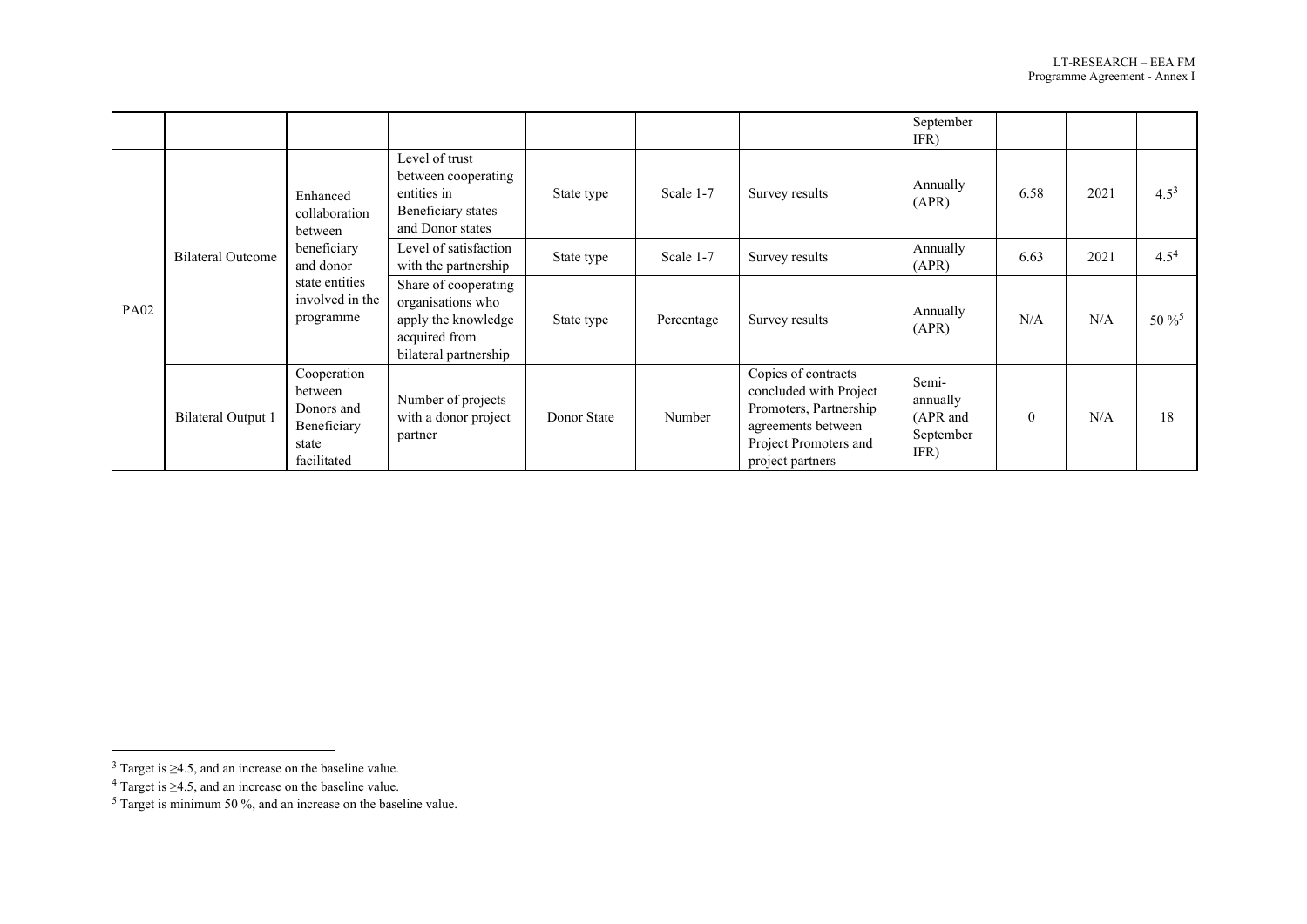# **Conditions**

# General

For the indicators related to Outcome 1 "Enhanced performance of Baltic research internationally", the National Focal Point shall ensure that the Programme Operator ensures that double counting of the achievements is avoided across the research programmes implemented in Lithuania, Estonia and Latvia.

- Pre-eligibility
- Not applicable
- Pre-payment
- Not applicable
- Pre-completion
- Not applicable
- Post-completion
- Not applicable

| <b>Eligibility of costs - period</b>                                           | <b>First date</b> | <b>Final date</b>     |
|--------------------------------------------------------------------------------|-------------------|-----------------------|
| Eligibility of costs                                                           | 25/04/2018        | 31/12/2024            |
| Grant rate and co-financing                                                    |                   |                       |
| Programme eligible expenditure $(\epsilon)$                                    |                   | £ 12,655,294          |
| Programme grant rate $(\%)$                                                    |                   | 85.00 %               |
| Maximum amount of Programme grant - EEA Financial Mechanism $(\epsilon)$       |                   | $\epsilon$ 10,757,000 |
| Maximum amount of Programme grant - Norwegian Financial Mechanism $(\epsilon)$ |                   |                       |
| Maximum amount of Programme grant - Total $(\epsilon)$                         |                   | € 10,757,000          |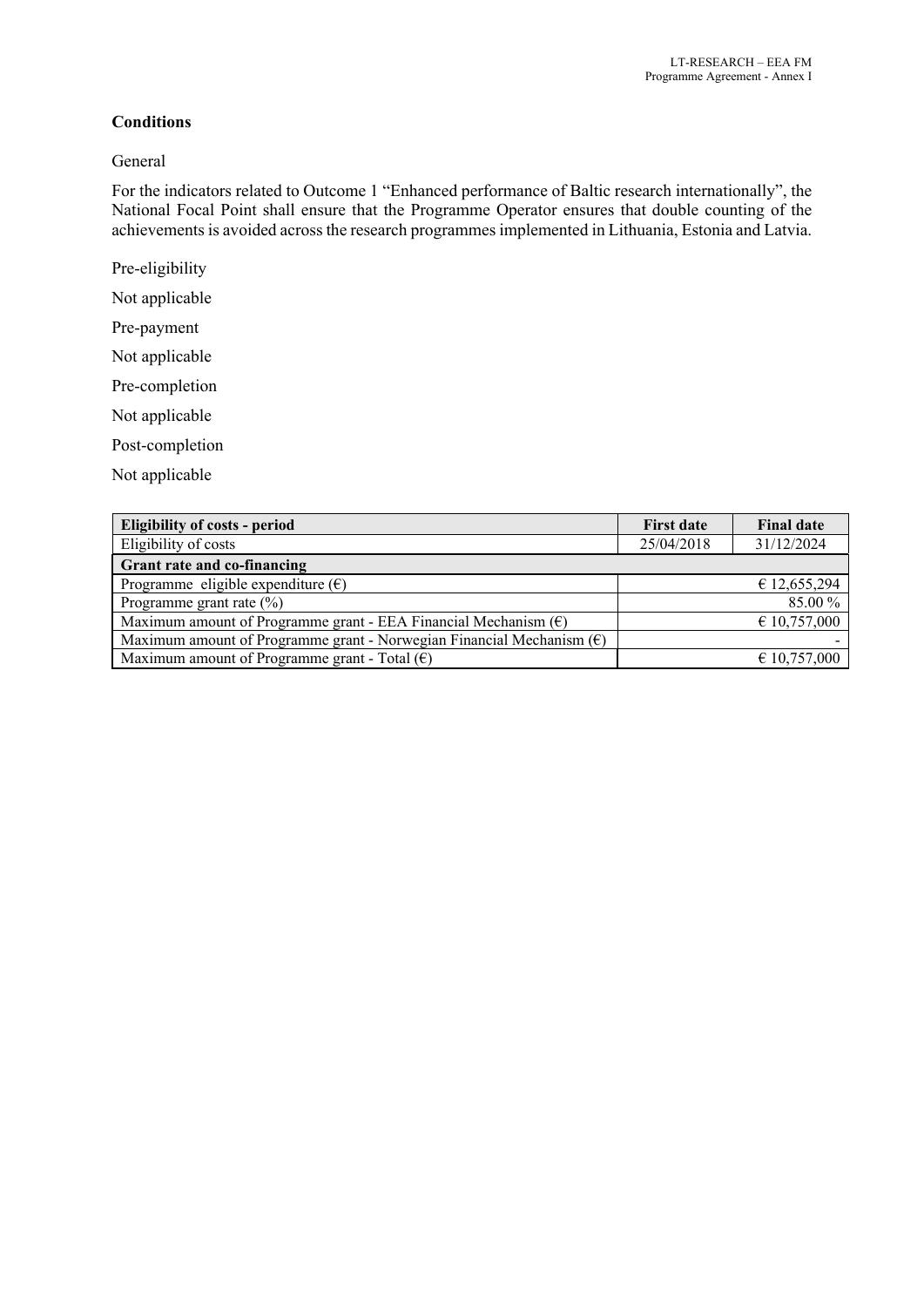| PA           | <b>Budget Heading</b>     | <b>EEA</b><br><b>Grants</b> | Total grant          | <b>Programme grant</b><br>rate | <b>Programme co-</b><br>financing | <b>Programme eligible</b><br>expenditure | <b>Advance</b><br>payment |
|--------------|---------------------------|-----------------------------|----------------------|--------------------------------|-----------------------------------|------------------------------------------|---------------------------|
| <b>PA02</b>  | Programme<br>management   | € 955,000                   | $\epsilon$ 955,000   | 85.00 %                        | € 168,529                         | £ 1,123,529                              | $\epsilon$ 81,000         |
| <b>PA02</b>  | Outcome 1 (EEA<br>Grants) | $\epsilon$ 9,802,000        | $\epsilon$ 9,802,000 | 85.00 %                        | € 1,729,765                       | € 11,531,765                             | $\epsilon$ 0              |
| <b>Total</b> |                           | 10,757,000                  | 10,757,000           | 85.00 %                        | € 1,898,294                       | € 12,655,294                             | € 81,000                  |

| <b>Retention of management costs</b>                               |         |  |  |  |
|--------------------------------------------------------------------|---------|--|--|--|
| Retention of management costs - Percentage of the management costs | 10.00 % |  |  |  |
| Retention of management costs - Planned Euro value                 |         |  |  |  |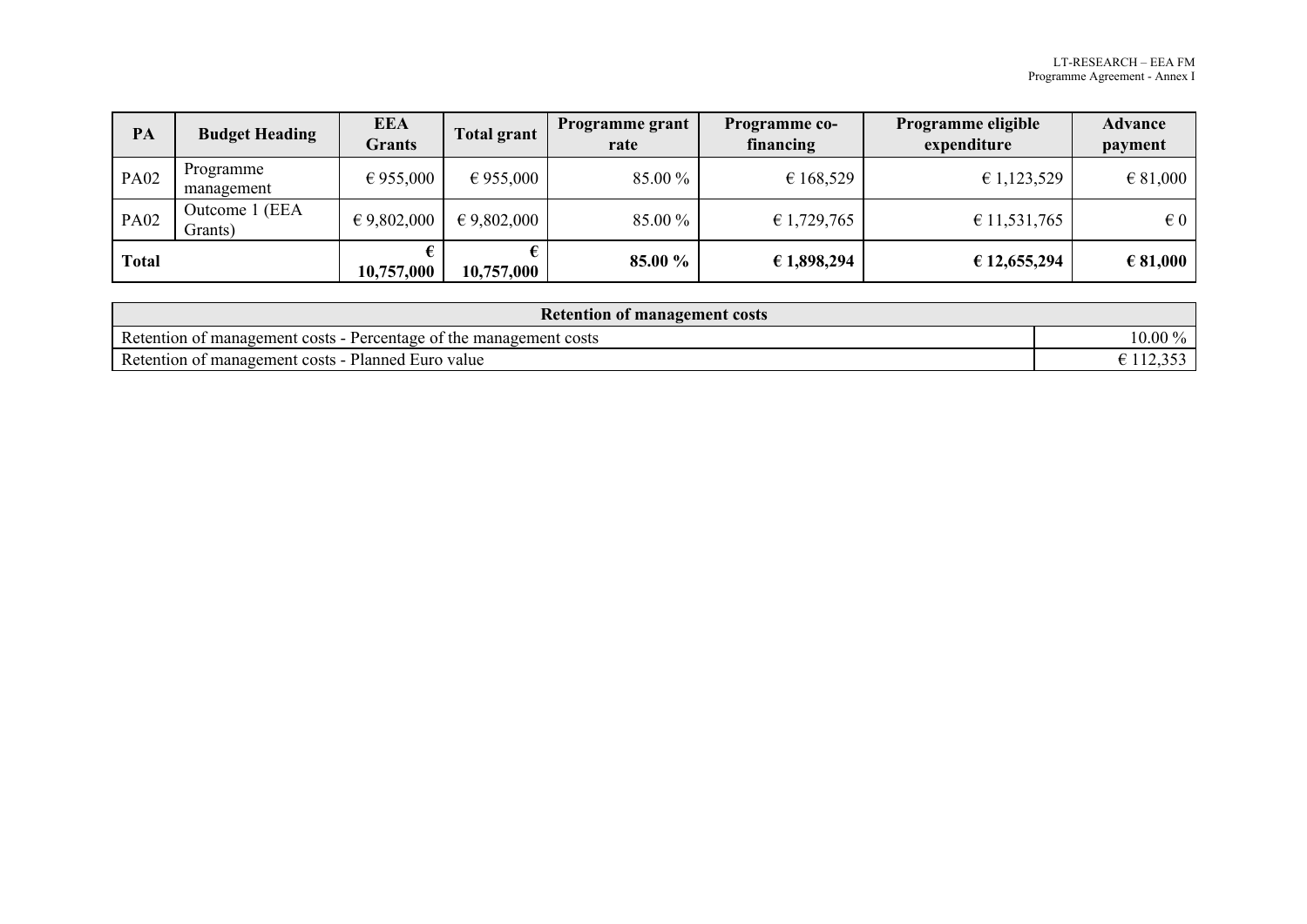# **Research**

# **Operational rules (Annex II)**

# 1. **Programme summary**

This Annex sets out the operational rules for the programme. The programme agreement is based on the MoU, the concept note and comments made by the FMC. Commitments, statements and guarantees, explicit as well as implicit, made in the concept note, are binding for the National Focal Point and the Programme Operator unless otherwise explicitly stipulated in the annexes to this programme agreement.

The Programme Operator is the Research Council of Lithuania. The Research Council of Norway (RCN), the Directorate for Higher Education and Skills (HK-DIR) and the National Agency for International Education Affairs of Liechtenstein (AIBA) shall be Donor Programme Partners (DPPs). The Ministry of Education, Science and Sport of Lithuania shall be Programme Partner.

The programme objective is "Enhanced research-based knowledge development". The programme objective shall be attained through one outcome "Enhanced performance of Baltic research internationally". This outcome will be supported by way of one call for proposals. The call will be part of the "Baltic Research Programme", to be implemented also under the research programmes in Estonia and in Latvia, aiming at enhancing the performance of research in the Baltic Region.

In accordance with the Guideline for Research Programmes, the "Baltic Research Programme" shall follow the principles and practice of European framework programmes (i.e. Horizon 2020 and Horizon Europe) for research and innovation. The "Baltic Research Programme" will pay particular attention to the implementation of principles and provisions on Open Science.

# **2. Eligibility**

# *2.1 Eligible applicants:*

The provisions of Chapter 8 of the Guideline for Research Programmes contain the rules on eligibility of applicants and project partners under outcome 1.

The following limitations to the above provisions shall be placed:

|                                                                                               | Eligible applicants (Project Promoters)                                                                                                                                                                                                                      | Eligible partners                                                                                                                                                                                                                                                                                                                                                                                                       |
|-----------------------------------------------------------------------------------------------|--------------------------------------------------------------------------------------------------------------------------------------------------------------------------------------------------------------------------------------------------------------|-------------------------------------------------------------------------------------------------------------------------------------------------------------------------------------------------------------------------------------------------------------------------------------------------------------------------------------------------------------------------------------------------------------------------|
| Call for                                                                                      | Research organisations, as defined in<br>the EU Framework for State aid for<br>research and development and                                                                                                                                                  | -Research organisations, as defined in the<br>EU Framework for State aid for research<br>and development and innovation (2014/C)<br>198/01), established in Lithuania, Estonia,<br>Latvia, Norway, Iceland or Liechtenstein                                                                                                                                                                                             |
| proposals<br>Outcome 1<br>l"Enhanced<br>performance of<br>Baltic research<br>internationally" | innovation (2014/C 198/01),<br>established in Lithuania. A list of such<br>organisations is provided in the State<br>Register of Education and Research<br>Institutions in the Information,<br>Consultation and Guidance System,<br>AIKOS (www.aikos.smm.lt) | -Research organisations, whose primary<br>goal is to independently conduct<br>fundamental research, industrial research or<br>experimental research or experimental<br>development or to widely disseminate the<br>results of such activities by way of<br>teaching, publication or knowledge<br>transfer, established in third countries are<br>eligible partners but cannot receive funding<br>from the project grant |

Partnerships with at least one entity established in Estonia and one entity established in Latvia, as well as an entity established in one of the Donor States is mandatory within all projects selected under outcome 1. When the donor project partner is from Norway, the partner shall be approved by the RCN, in accordance with the provisions of the RCN guidelines for approval of research organisations.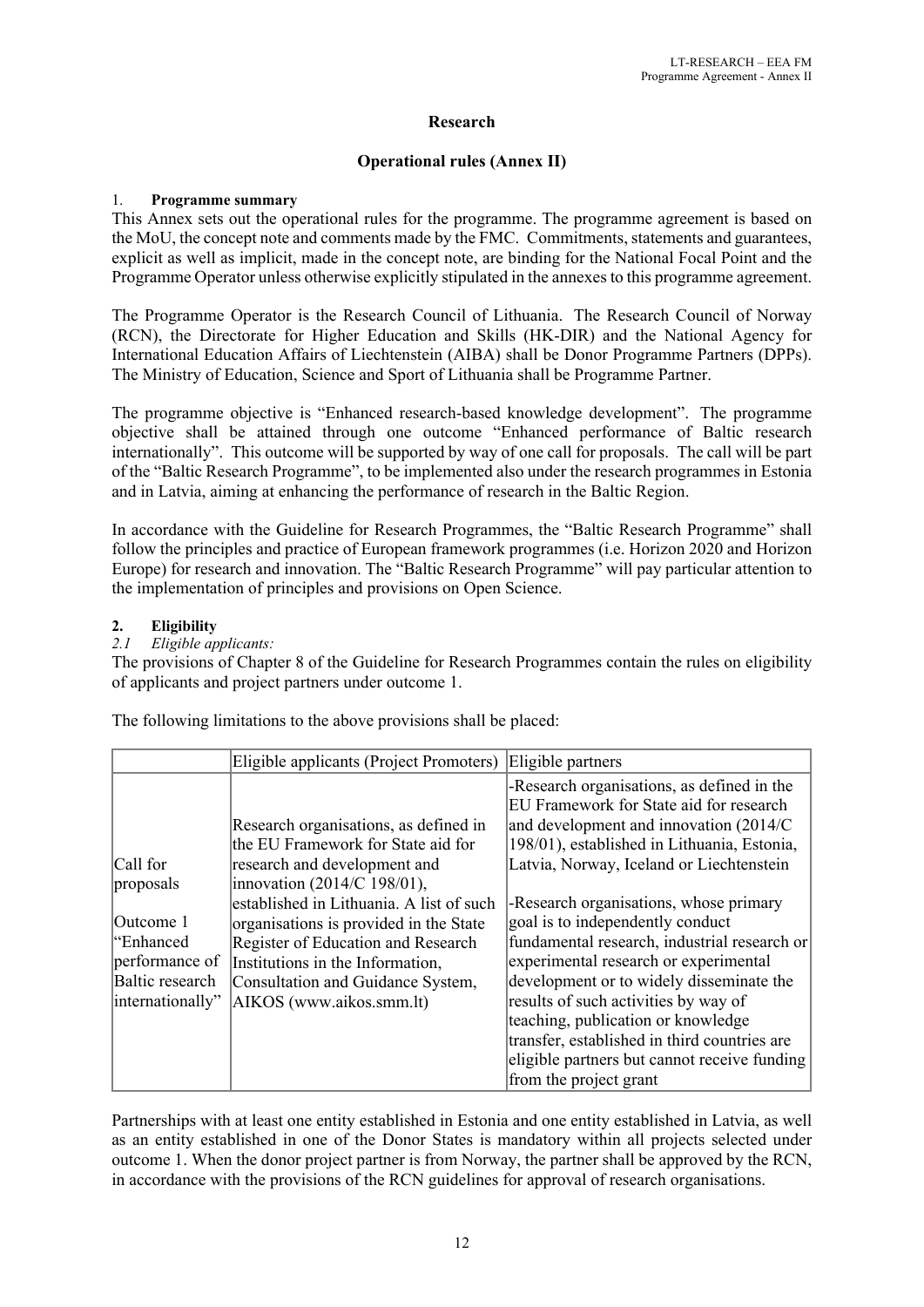# *2.2 Special rules on eligibility of costs:*

Costs are eligible in accordance with chapter 8 of the Regulation. The following exceptions are made:

- Article 10.8 of the Guideline for Research Programmes concerning indirect costs shall apply in case of projects under outcome 1. Alternatively, Norwegian entities classified as 'Research Institutes' may use standard scales of unit costs in accordance with Article 8.4.1 (b) of the Regulation. According to the Research Council of Norway's procedure for 'Payroll and indirect costs', the Norwegian entities classed as 'Research Institutes' calculate the payroll and indirect costs together, as hourly rates for the staff participating in a project. The RCN will facilitate the verification of conformity of standard scales of unit costs used by the project participants.
- Only costs incurred by project promoters and project partners from Lithuania, Estonia, Latvia and/or the relevant Donor States shall be eligible.

# **3. Bilateral relations**

### *3.1 Bilateral relations*

The programme shall contribute to strengthening bilateral relations between Lithuania and the Donor States.

The programme shall as appropriate facilitate donor partnership projects by carrying out, inter alia, match-making events and activities in conjunction with launching calls for proposals, as well as by encouraging donor partnership projects in call texts.

The further use of the funds for bilateral relations allocated to the programme shall be agreed in the Programme Committee referred to in section 4.2. RCN shall be invited to attend the Programme Committee, as observers. The Programme Operator shall ensure that the other two DPPs have a chance to discuss the use of the Bilateral Fund outside the Programme Committee.

# **4. Selection of projects and financial parameters**

*4.1 Open calls and availability of funds (including number of calls, duration of calls, and estimated size):*

|                                                                                         | Indicative<br>timing      | amount                 | Total available  Maximum/Minimum grant <br>applied for |
|-----------------------------------------------------------------------------------------|---------------------------|------------------------|--------------------------------------------------------|
| $ Call$ no. 1<br>Outcome 1 "Enhanced performance of Baltic<br>research internationally" | First<br>semester<br>2020 | $ \epsilon$ 11,531,765 | $ \epsilon$ 1,000,000/ €300,000                        |

# *4.2 Selection procedures:*

Applications submitted under the call for proposals under outcome 1 "Enhanced performance of Baltic research internationally" shall follow the selection procedures described in the Guideline for Research Programmes. In order to ensure a joint approach, the call documents of Lithuania shall be based on those developed for the Estonian call. The Programme Committee shall consist of eight members: Two members from Lithuania, two members from Estonia, two members from Latvia and two members from the Donor States.

The Programme Committee may allow the shortening of the duration of the project funded from the reserve allocation, if it is feasible to adjust the duration of the project in line with the end of the period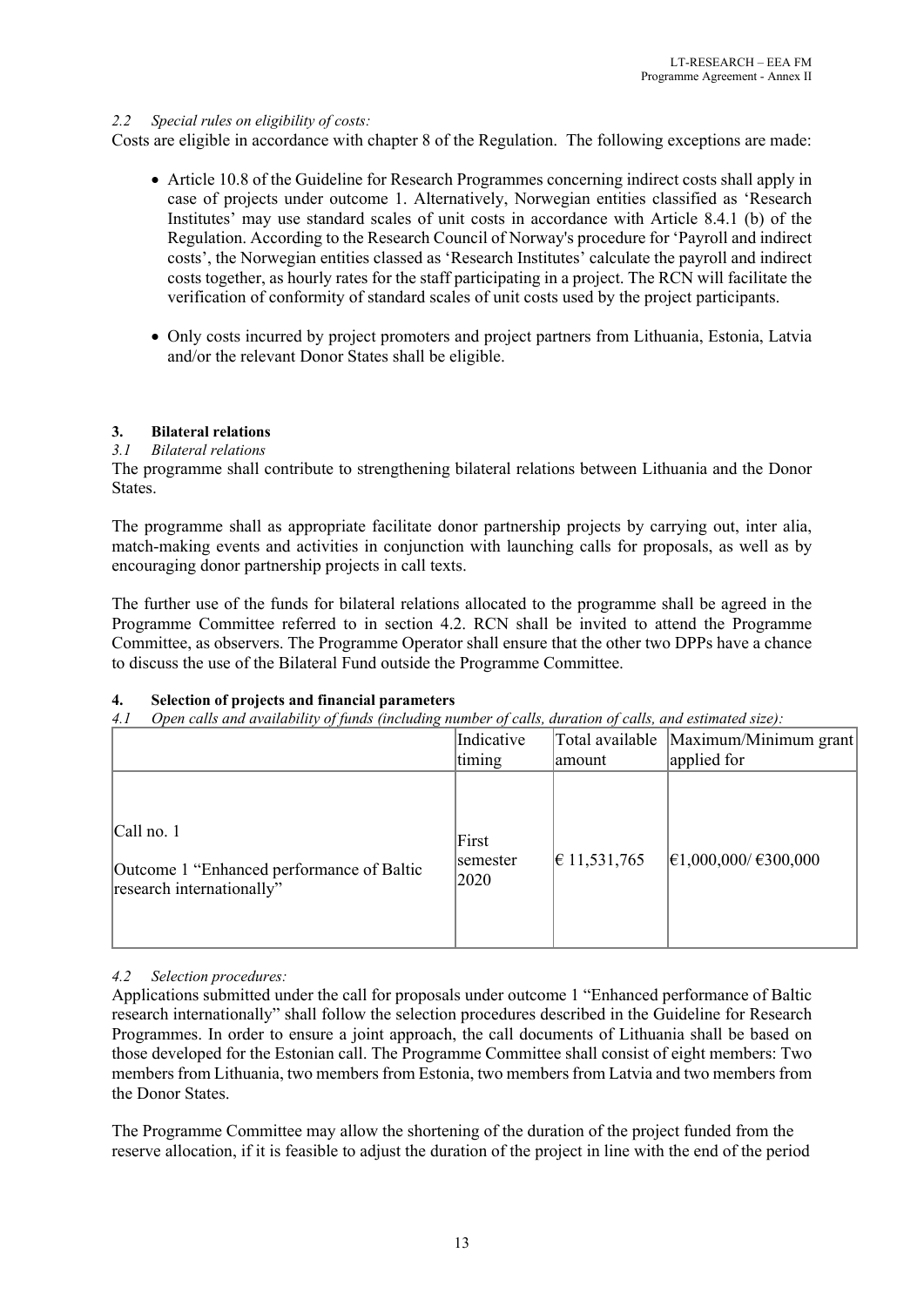of eligibility. In such a case, the main objectives and results initially planned in the project should be retained.

# *4.3 Project grant rate:*

Grants to projects from the programme may be up to 100% of total eligible expenditure of the project. The project grant rate shall in all cases be set at a level that complies with the State Aid rules in force and takes into account any and all other forms of public support granted to projects. Any remaining costs of the project shall be provided or obtained by the project promoter.

# **5. Additional mechanisms within the Programme**

*5.1 Pre-defined projects*

N/A

*5.2 Financial Instruments*

 $N/A$ 

# **6. Programme Management**

# *6.1 Payment flows*

The Programme Operator shall ensure that payments to projects are made in a timely manner. Payments of the project grant to the project promoters shall take the form of advance payments, interim payments and payments of the final balance. The advance payments and interim payments shall be based on a pre-financing model. The maximum level of each type of payment shall be as follows:

| Project type and implementation<br>duration         | Advance <br>payment | Interim payment(s)              | Final Payment |
|-----------------------------------------------------|---------------------|---------------------------------|---------------|
| Cooperation projects (maximum 36 $ _{Up \to 40\%} $ |                     | Up to $90\%$ (including advance | No less than  |
| months)                                             |                     | $ $ payment $ $                 | 10%           |

Advance payments shall be paid within 1 month after signature of the project contract.

Project Promoters can receive interim payment only when 70% of the advance payment has been reported as incurred in the project interim report.

Interim and final payments shall be paid within 3 months after the submission of interim/final project report and within 1 month after the approval of the project interim/final report.

The approval of project interim/final reports shall take place within maximum 2 months from the submission of all the required information.

Reporting requirements, including periods and submission deadlines, shall be further detailed in the description of the Programme Operator's management and control systems.

# *6.2 Verification of payment claims*

Project promoters shall submit interim and final project reports containing information on project progress and incurred expenditure.

In line with point i) of Article 5.6.2 of the Regulation incurred expenditure reported shall be subject to administrative verifications before the report is approved. Verifications to be carried out shall cover administrative, financial, technical and physical aspects of projects, as appropriate and be in accordance with the principle of proportionality.

Additionally, in line with point ii) of Article 5.6.2 of the Regulation on–the-spot verifications of projects, which may be carried out on a sample basis, shall be carried out.